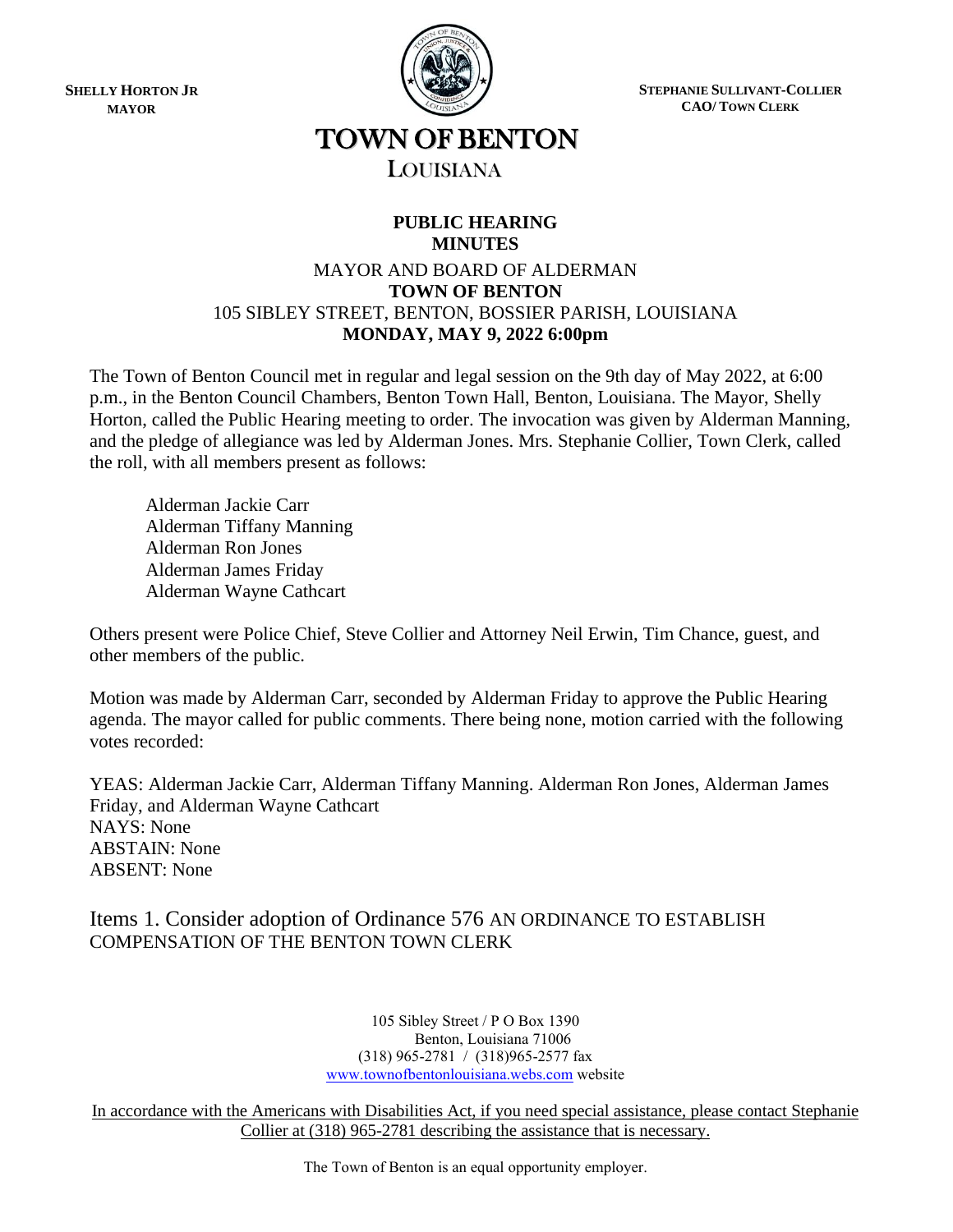BE IT ORDAINED by the Board of Aldermen of the Town of Benton, in legal session convened, has reviewed the budgets for 2022, and the funds allocated for compensation of services of the Town Clerk; and

WHEREAS unless otherwise specified, all wages shall be paid from the General Fund, \$4,333.34 per month, payable weekly.

BE IT FURTHER ORDAINED that all ordinances or part of ordinances in conflict herewith are hereby repealed. This ordinance shall take effect upon final adoption May 9,2022

The mayor called for public comments. There being none.

#### **REGULAR SESSION MEETING**

The Mayor, Shelly Horton, called the Regular Session meeting to order.

Motion was made by Alderman Friday, seconded by Alderman Manning to approve the Regular Session Agenda. The mayor called for public comments. There being none, motion carried with the following votes recorded:

YEAS: Alderman Jackie Carr, Alderman Tiffany Manning. Alderman Ron Jones, Alderman James Friday, and Alderman Wayne Cathcart NAYS: None ABSTAIN: None ABSENT: None

### **OLD BUSINESS ITEMS**

Consider final adoption of Ordinance 576 An Ordinance to establish compensation for the Benton Town Clerk

Motion was made by Alderman Jones, seconded by Alderman Manning to adopt Ordinance 576 of 2022. The mayor called for public comments. There being none, motion carried with the following votes recorded:

YEAS: Alderman Jackie Carr, Alderman Tiffany Manning. Alderman Ron Jones, Alderman James Friday, and Alderman Wayne Cathcart NAYS: None ABSTAIN: None ABSENT: None

> 105 Sibley Street / P O Box 1390 Benton, Louisiana 71006 (318) 965-2781 / (318)965-2577 fax [www.townofbentonlouisiana.webs.com](http://www.townofbentonlouisiana.webs.com/) website

In accordance with the Americans with Disabilities Act, if you need special assistance, please contact Stephanie Collier at (318) 965-2781 describing the assistance that is necessary.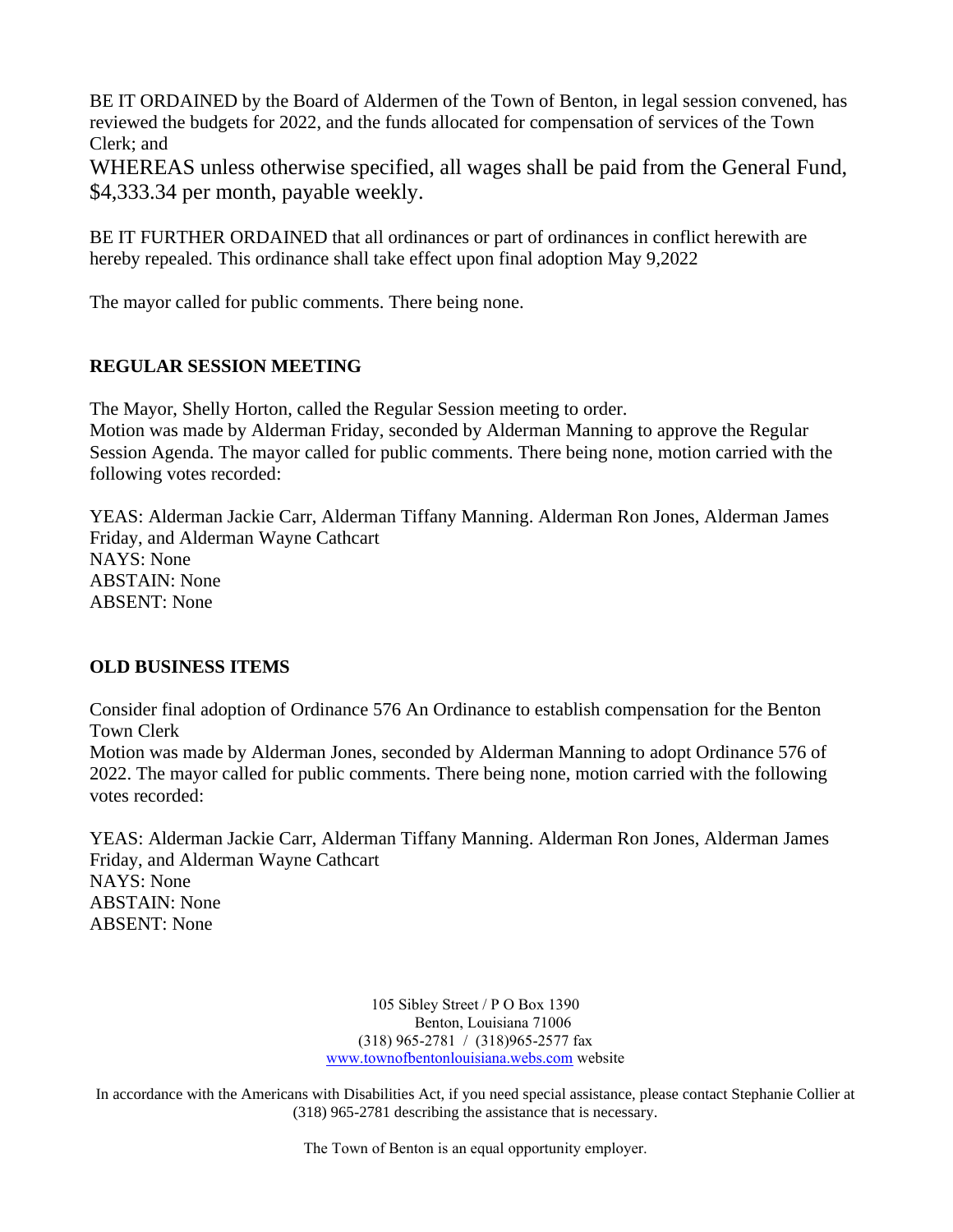#### **NEW BUSINESS**

Consider scheduling a public hearing on June 14, 2022, to consider amending Articles III and IV of Chapter 14, Nuisances of the Code of Ordinances of the Town of Benton. Mayor Horton stated that this is setting it for Public Hearing and at that time members of the public can make their comments at that time. Any member of the public here may have a copy of the proposed amendment to review. He briefly summarized the reason for the amendment. Mayor Horton stated that he is considering a workshop to cover these changes.

Motion was made by Alderman Cathcart, seconded by Alderman Carr to schedule a public hearing on June 14, 2022. The mayor called for public comments. There being none, motion carried with the following votes recorded:

YEAS: Alderman Jackie Carr, Alderman Tiffany Manning. Alderman Ron Jones, Alderman James Friday, and Alderman Wayne Cathcart NAYS: None ABSTAIN: None

Consider appointment of Attorney Neil Erwin as the Town Attorney. Mayor Horton discussed the vacancy of Town Attorney caused by the Election of Attorney Doug Stinson needs to be filled and my recommendation to appoint Neil Erwin is based on his experience and knowledge of municipal law. He can assist us with the property standards. After some discussion a Motion was made by Alderman Jones, seconded by Alderman Friday to appoint Attorney Erwin as the Benton Town Attorney and to pay a retainer fee of \$1150.00 per month for services. The mayor called for public comments. There being none, motion carried with the following votes recorded:

YEAS: Alderman Jackie Carr, Alderman Tiffany Manning. Alderman Ron Jones, Alderman James Friday, and Alderman Wayne Cathcart NAYS: None ABSTAIN: None

Consider request made by Tim Chance for additional parking on North Sibley for the Shopping Center. Mayor Horton introduced Mr. Chance but discussed his various projects he is currently working on such as the property behind Sam's eatery. Mr. Chance stated that he has purchased the old masonic lodge and the gymnastics business overflows in that building. He discussed how it is dangerous for the customers of the gymnastic business to cross the street on highway 162, especially with all this traffic from the bridge being closed. Mr. Chance presented a drawing showing seven new spaces for parking on the east side of North Sibley, north of intersection of Fifth Street (Hwy 162). Alderman Friday

> 105 Sibley Street / P O Box 1390 Benton, Louisiana 71006 (318) 965-2781 / (318)965-2577 fax [www.townofbentonlouisiana.webs.com](http://www.townofbentonlouisiana.webs.com/) website

In accordance with the Americans with Disabilities Act, if you need special assistance, please contact Stephanie Collier at (318) 965-2781 describing the assistance that is necessary.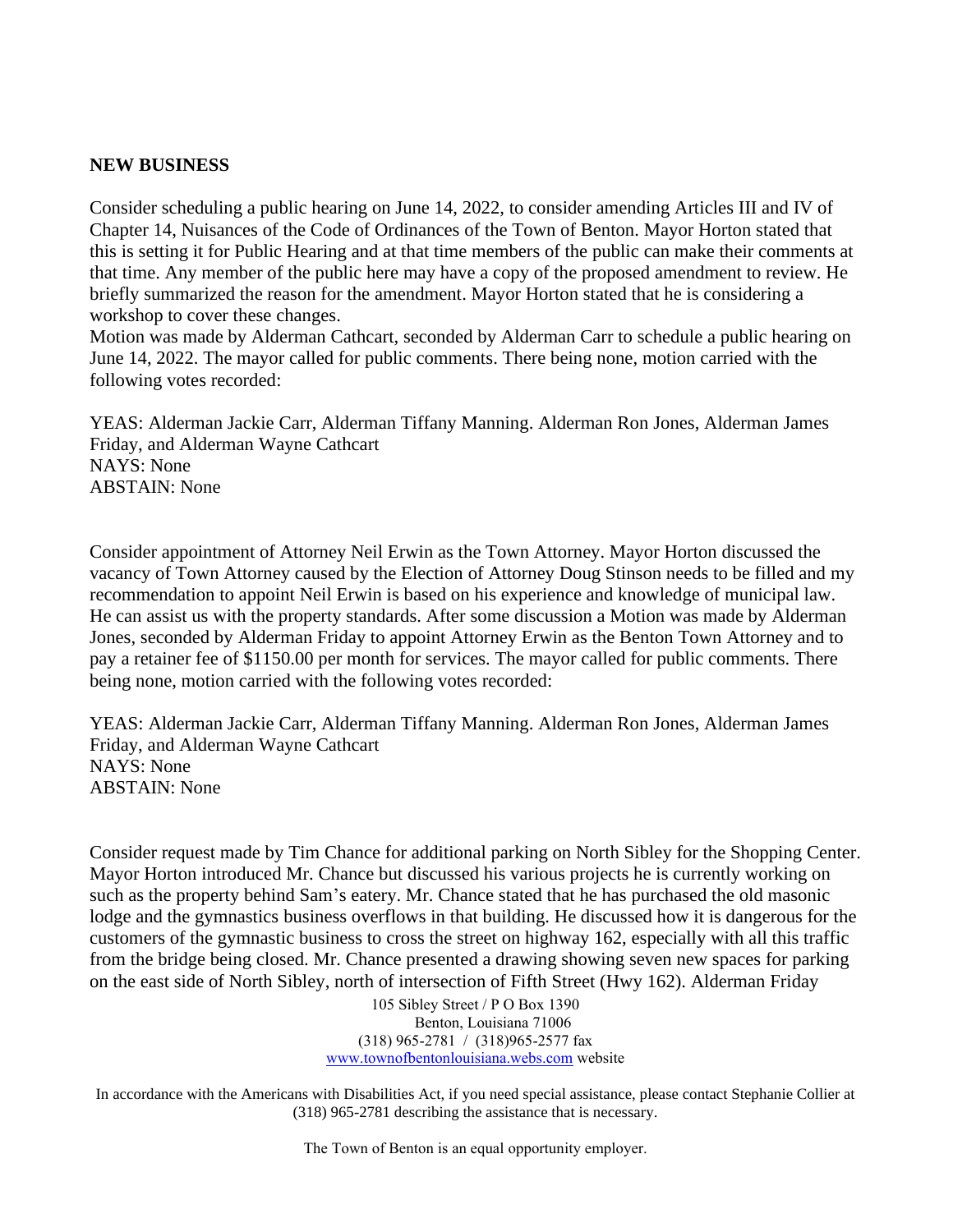asked if the town could install some type of flashing caution signs at both intersections. Mayor Horton stated that he will find some signs and get those installed. Mr. Chance directed the council's attention to the drawing he provided and that there is a 27 ft setback to avoid blocking the view on N Sibley at the stop sign. Alderman Manning mentioned that that intersection is very difficult to see when making any kind of turn. Alderman Cathcart asked if this is something we should have our engineer's review the drawing. Mayor Horton said he will have them look it over before any changes are made. Motion was made by Alderman Cathcart, seconded by Alderman Jones to approve the additional parking on North Sibley. The mayor called for public comments. There being none, motion carried with the following votes recorded:

YEAS: Alderman Jackie Carr, Alderman Tiffany Manning. Alderman Ron Jones, Alderman James Friday, and Alderman Wayne Cathcart NAYS: None ABSTAIN: None

Consider approval for contracts for Water and Wastewater licenses Operator and authorization to execute documents. Mayor Horton informed council of the previous class three operator, Jerry Bordelon and the total pay+ benefits is close to the amount we can pay Manchac Engineers for a Licensed Operator annually. For \$60k annually, Manchac will provide us with a licenses operator, on sight four days per week and one weekend per month, checking lift stations. Manchac will also handle any reports required by the state. Alderman Cathcart asked that basically we are contracting with the Cooperation not an individual for a licensed operators service. Yes, we will have the backing of Manchac has agreed to carry a portion of liability on that operator. Motion was made by Alderman Manning, seconded by Alderman Carr to approve contracting with Manchac Engineering for a Licensed Operator for the Towns water and wastewater system and to authorize the mayor to execute the documents. The mayor called for public comments. There being none, motion carried with the following votes recorded:

YEAS: Alderman Jackie Carr, Alderman Tiffany Manning. Alderman Ron Jones, Alderman James Friday, and Alderman Wayne Cathcart NAYS: None ABSTAIN: None

> 105 Sibley Street / P O Box 1390 Benton, Louisiana 71006 (318) 965-2781 / (318)965-2577 fax [www.townofbentonlouisiana.webs.com](http://www.townofbentonlouisiana.webs.com/) website

In accordance with the Americans with Disabilities Act, if you need special assistance, please contact Stephanie Collier at (318) 965-2781 describing the assistance that is necessary.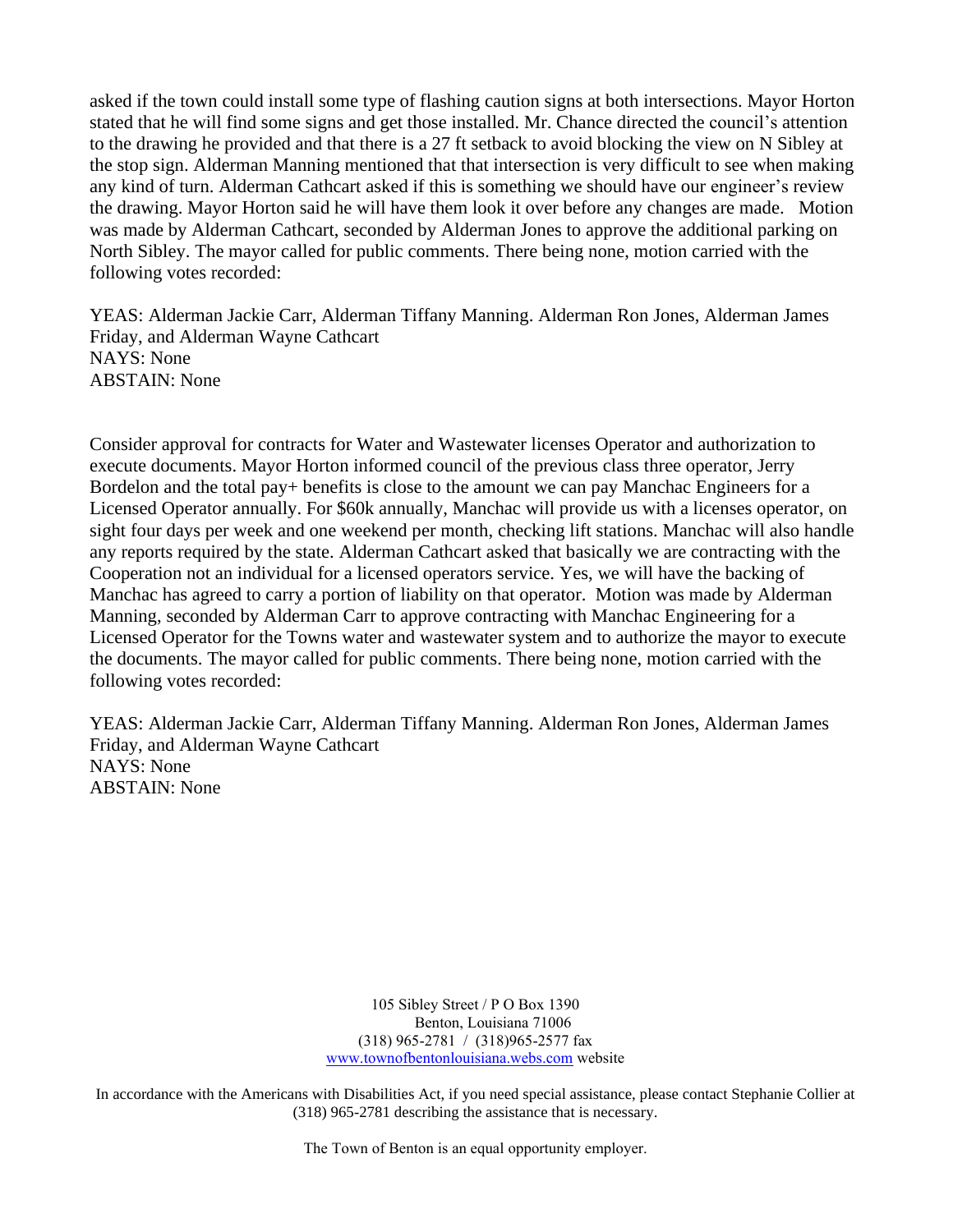Consider approval of contract service of Property Standard Personnel and authorize execution of documents. Mayor Horton discussed the need for an individual who will solely focus on Property Standards violations. The individual would do this on an as need basis. The mayor said it is very hard for us to do this in the office because of the amount of time it takes for one person to stay on top of the follow up required on each violation. Councilmen Cathcart asked if that person would attend all the council meetings to report activities. Mayor Horton said yes, they will. Councilman Carr asked if the council will still be making the decisions on property. Mayor Horton said yes, all cases will still come before this council for final decisions. Councilman Friday asked what kind of enforcement powers this person will have in order to follow through with the violations. Will this person have the ability to assess a ticket or a fine and enforce it on persons in violation. The Mayor Stated that a law has been passed in the State that for the removal of items on the property that we can only charge someone \$ 200.00 for the removal. If they don't pay it we issue a lien. Councilman Cathcart asked what the steps are taken once a violation has been identified, such as junk or vehicles on someone's property. Mayor Horton explains that a letter is sent giving the owner a specific amount of time to remove it from the property. If the items are not removed, then we go in and remove them and charge the owner. Councilman Friday asked if he would drive around town looking for violations. Mayor Horton stated that no, it is not good for a town to just be out looking for violations. We don't want to create a landslide of people who dislike their neighbors and call things in on them, using the town as tool in a feud. Citizen states that grass is one thing, and we need a group of volunteers who can mow yards for seniors who are unable to mow for themselves. Motion was made by Alderman Cathcart, seconded by Alderman Manning to approve contract for Property Standards Personnel to oversee the Towns Property Standard Violations and to authorize the mayor to execute the documents. The mayor called for public comments. There being none, motion carried with the following votes recorded:

YEAS: Alderman Jackie Carr, Alderman Tiffany Manning. Alderman Ron Jones, Alderman James Friday, and Alderman Wayne Cathcart NAYS: None ABSTAIN: None

Consider approval of Flash Market L.L.C., (formerly Dixie Mart) Beer Permit. Motion was made by Alderman Jones, seconded by Alderman Friday to approve the beer permit for Flash Market. The mayor called for public comments. There being none, motion carried with the following votes recorded:

YEAS: Alderman Jackie Carr, Alderman Tiffany Manning. Alderman Ron Jones, Alderman James Friday, and Alderman Wayne Cathcart NAYS: None ABSTAIN: None

> 105 Sibley Street / P O Box 1390 Benton, Louisiana 71006 (318) 965-2781 / (318)965-2577 fax [www.townofbentonlouisiana.webs.com](http://www.townofbentonlouisiana.webs.com/) website

In accordance with the Americans with Disabilities Act, if you need special assistance, please contact Stephanie Collier at (318) 965-2781 describing the assistance that is necessary.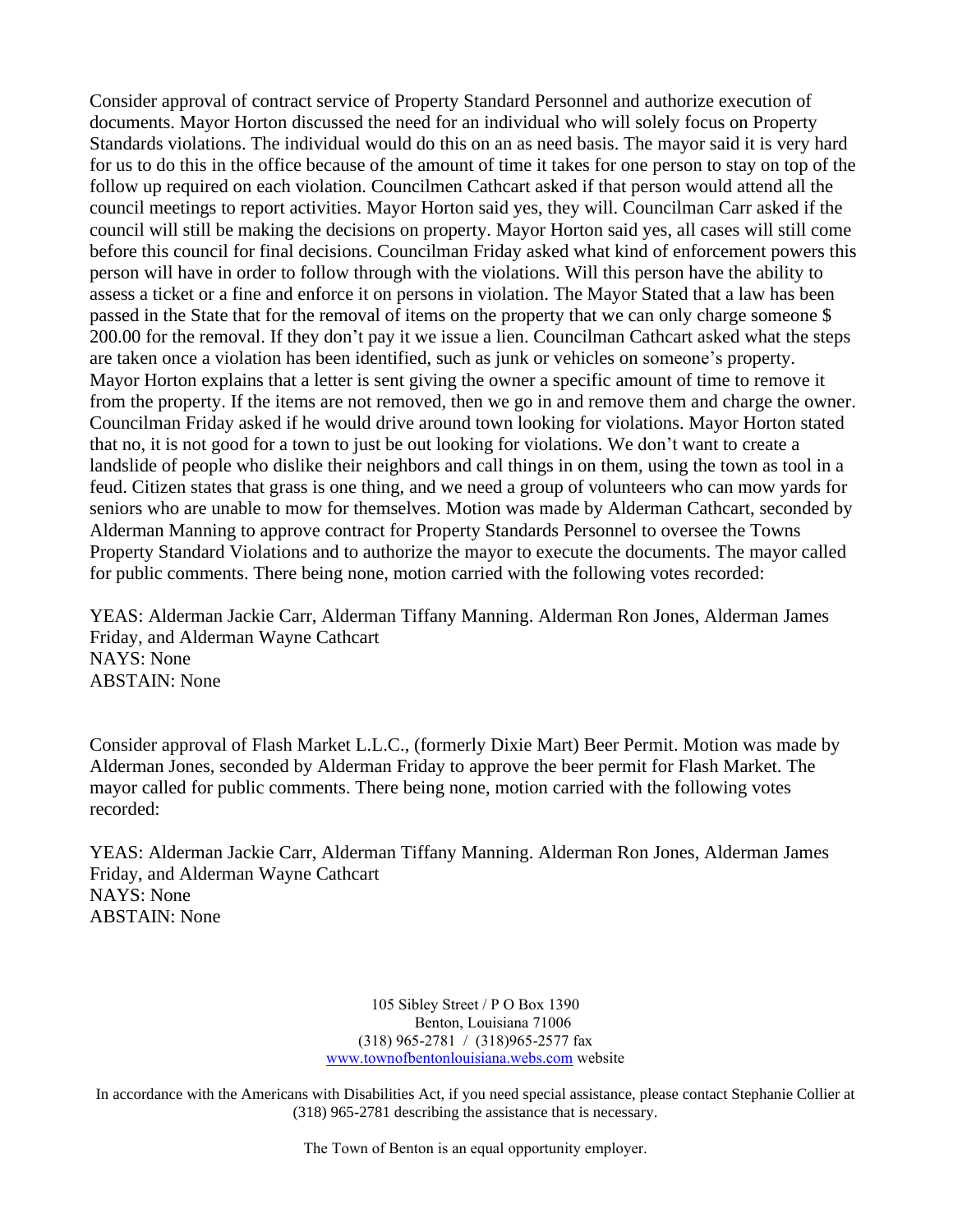Consider approval of Bossier Press Tribune newspaper as the Official Journal of the Town of Benton Motion was made by Alderman Cathcart, seconded by Alderman Manning to approve the Bossier Press Tribune as the Official Journal of the Town of Benton. The mayor called for public comments. There being none, motion carried with the following votes recorded:

YEAS: Alderman Jackie Carr, Alderman Tiffany Manning. Alderman Ron Jones, Alderman James Friday, and Alderman Wayne Cathcart NAYS: None ABSTAIN: None

Consider adoption of Resolution 8 authorizing submittal of a state grant application to the Office of Community Development for LGAP funds for the purchase of a Police unit. Motion was made by Alderman Jones, seconded by Alderman Manning to adopt Resolution 8. The mayor called for public comments. There being none, motion carried with the following votes recorded:

YEAS: Alderman Jackie Carr, Alderman Tiffany Manning. Alderman Ron Jones, Alderman James Friday, and Alderman Wayne Cathcart NAYS: None ABSTAIN: None

Consider adoption of Resolution 9 authorizing submittal of a state grant application to the Office of Community Development for CWEF funds for funding a Water Valve Infrastructure Project. Motion was made by Alderman Jones, seconded by Alderman Carr to adopt Resolution 9. The mayor called for public comments. There being none, motion carried with the following votes recorded:

YEAS: Alderman Jackie Carr, Alderman Tiffany Manning. Alderman Ron Jones, Alderman James Friday, and Alderman Wayne Cathcart NAYS: None ABSTAIN: None

Consider approval of reappointment of Mrs. Stephanie Collier to the Board of Commissioners of the Benton Fire District # 4 to serve a 2-year term. (Expires May 30, 2024) . Motion was made by Alderman Carr, seconded by Alderman Manning to reappoint Stephanie Collier to the Board of Commissioners of the Benton Fire District #4. The mayor called for public comments. There being none, motion carried with the following votes recorded:

YEAS: Alderman Jackie Carr, Alderman Tiffany Manning. Alderman Ron Jones, Alderman James Friday, and Alderman Wayne Cathcart NAYS: None ABSTAIN: None

> 105 Sibley Street / P O Box 1390 Benton, Louisiana 71006 (318) 965-2781 / (318)965-2577 fax [www.townofbentonlouisiana.webs.com](http://www.townofbentonlouisiana.webs.com/) website

In accordance with the Americans with Disabilities Act, if you need special assistance, please contact Stephanie Collier at (318) 965-2781 describing the assistance that is necessary.